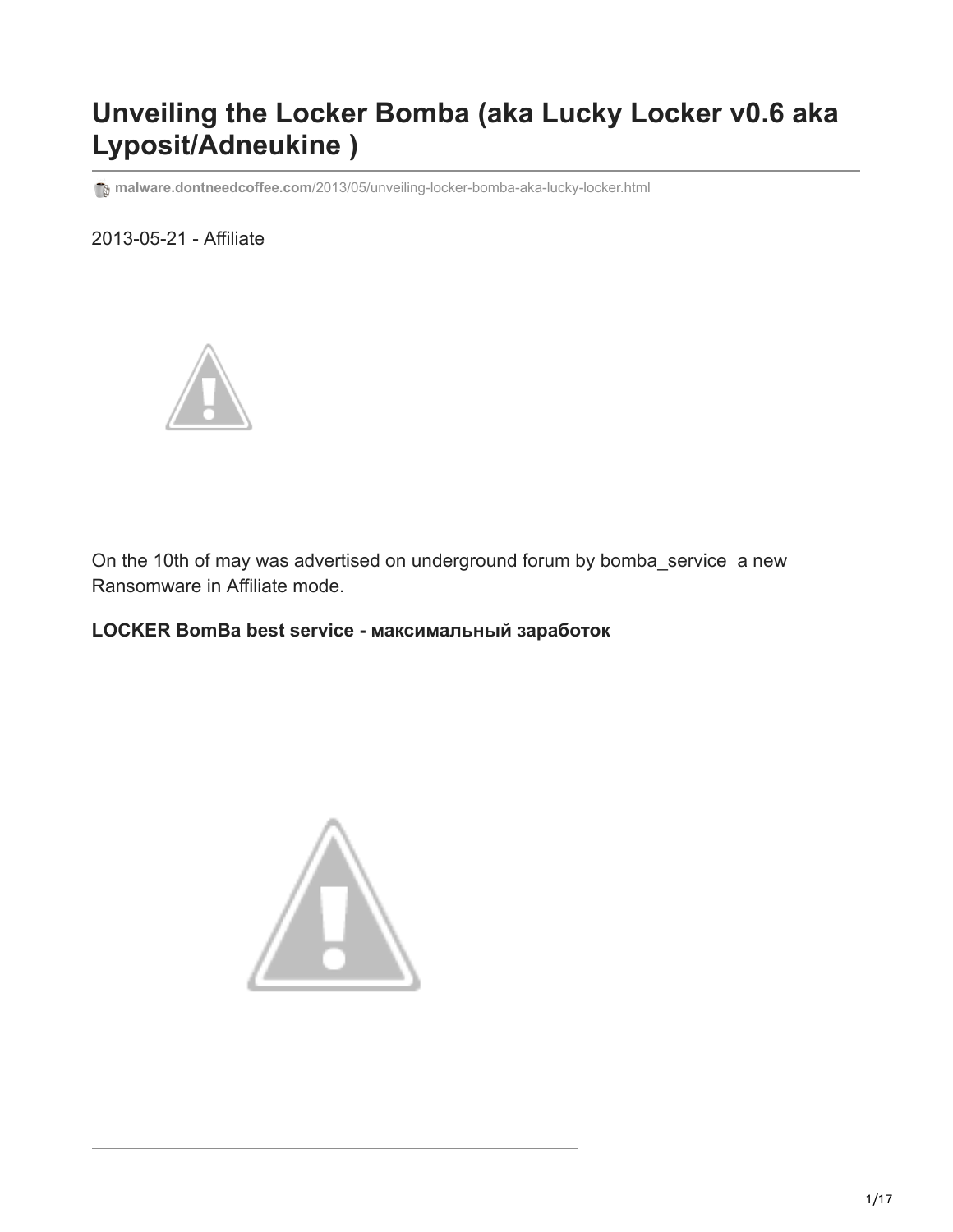#### Bomba Locker advert

#### **Original Text**

LOCKER BomBa best service - максимальный заработок

В связи с унылой ситуацией на рынке локеров, мы предлагаем вам уникальное решение - BomBa локер, наш проект направлен на совместный заработок в течении длительного времени, мы предлагаем активную помощь адвертам и решение всяческих ситуаций, всегда открыты к диалогу - и новым направлениям!В партнерку будут набраны 10-20 активных адвертов, после чего она перейдет в приватный режим.

Некоторые технические данные:

+++ методы обхода UAC от висты до W7, 0-day

+++ метод загрузки локера из памяти(минуя диск), 0-day

+++ динамическая подмена минипорт-драйвера жесткого диска

+++ сокрытие/подмена данных на диске на уровне подмены секторов

+++ инжект в процессы, также локер использует всевозможные методы закрепления в системе - от самых простых до извращений, практически не удалим(даже в АВ отчетах - рекомендация - формат диска и переустановка системы - понятно что не всех такое устроит, чем мы и воспользуемся)

+++ защищенный проверенными алгоритмами протокол обмена бот-сервер (казалось бы локер - но ип после прогруза более 50к тестовых

ботов - остался 0/34)+ коды в панель отправляются не по стандартной схеме(комерческая тайна), идут до 7 дней активно, бывали случаи даже после 20 суток бот вводил валидный код(после долгих попыток ввода невалида)

+++ используется хитрая система установки локера - не тупой запуск сразу( таким образом ваши порно ресурсы остануться чистыми бесконечно долго

- Полезная штуки: Крутые лендинги многократно протестированные на трафике различных направлений, и постоянное их измения - под новые тренды в этом направлении для максимальной прибыли.

- Размер ехе(не сжатый): 70 Кб

- Написан на: C++/ASM

- Работает на след. OS: Вся линейка Windows начиная от Windows 98 и до Windows 7 (локер был протестирован на всевозможных вариациах ОС, от ограниченной до рго, включая х32 и х64 версии)

- Отстук с трафа -  $80\%$ 

Поддерживаемые локером Страны: US|DE|IR|CH|ES|AT|BE|FR|PL|DK|PT|CA|IT|NL|RO|SE|UK |TR|RO|LV (20 стран)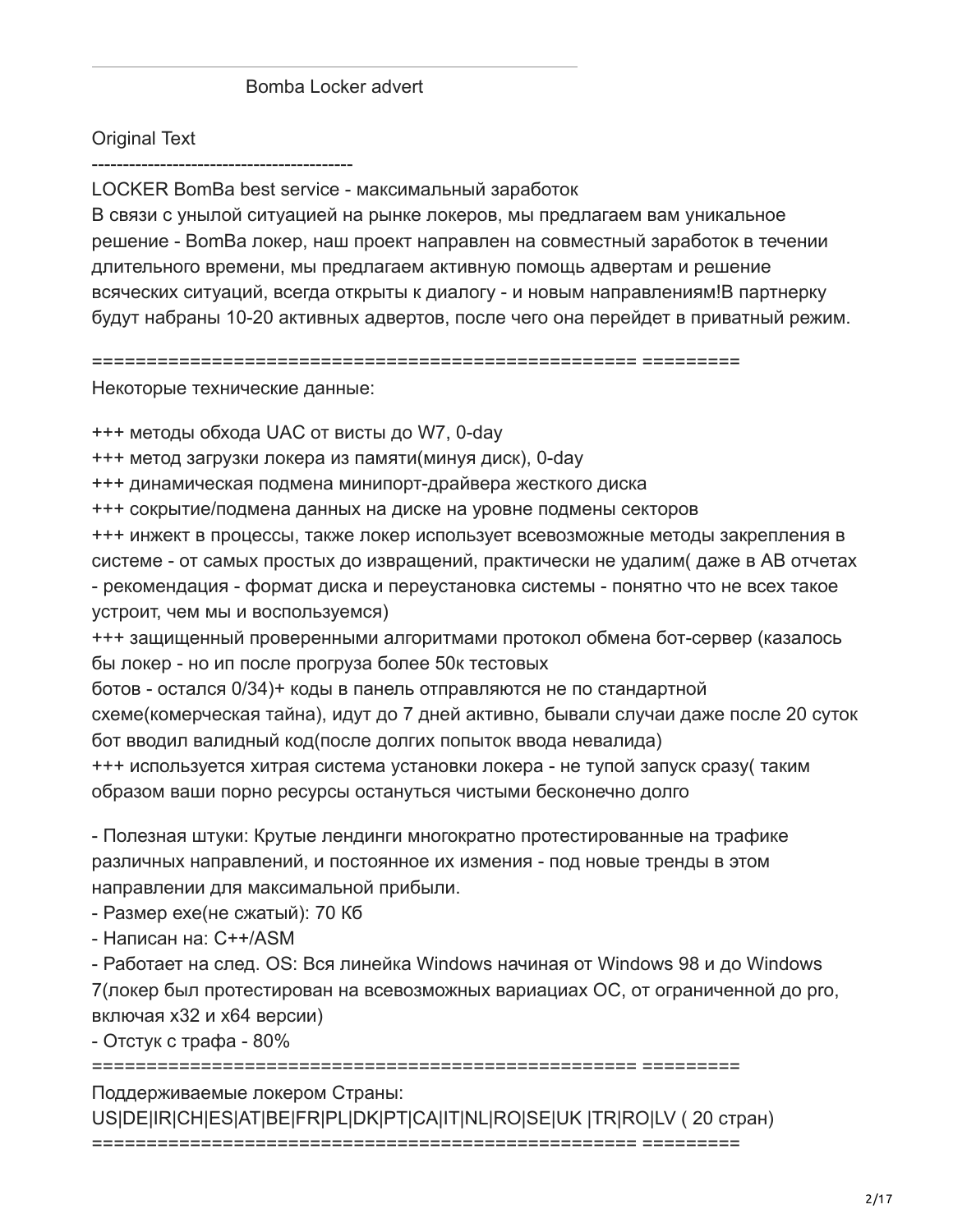#### Антивирусы

Avira - OK

Были установлены максмимальные версии(самые дорогие) антивирусов, скачаны и обовлены актуальные базы, и выставлен самый высокий уровень безопаности, после чего был осуществлен запуск локера, была проверена отправка кодов (ничего не блокируется) Обходы АВ: **AVAST - OK** Microsoft - OK

ESET - ok Symantec - ok AVG - ok Kaspersky - ok McAfee - ok

Trend Micro - ok Panda - ok Обходы Фаерволов

КОМОДО - ОК битдеф - ок

OVTNOCT - OK

HODTOH - OK

Это более 90% от всех тачек, как правило у большинства юзеров стоит какой либо АВ, и пробить его это еще полдела - необходимо чтобы локер нормально установился и смог отправить коды. Вот Ва локер справляется с этим максимально эффективно. Учитывая все вышесказанное, без преувелечения могу сказать что BomBa локер лучшее решение доступное сейчас на рынке, кто не верит - можно устроить показательные тесты.

Рейтинги:

до 1к лоадов в сутки - ваши 60% от полученных чеков

до 3к лоадов в сутки - ваши 70% от полученных чеков

до 10к лоадов в сутки - ваши 80% от полученных чеков

от 10к лоадов в сутки - ваши 90% от полученных чеков

Супер возможности:

1)В наличие множество старых аков бирж (от 1 до 5 лет реги с историей покупок и продаж - все аки переданы адалт мастерами либо были регнуты в те годы) это позволяет избежать ограничений наложенные на новые акаунты + техники слива и методы работы по каждой из бирж(как что палит где и тп) - эту возможность надо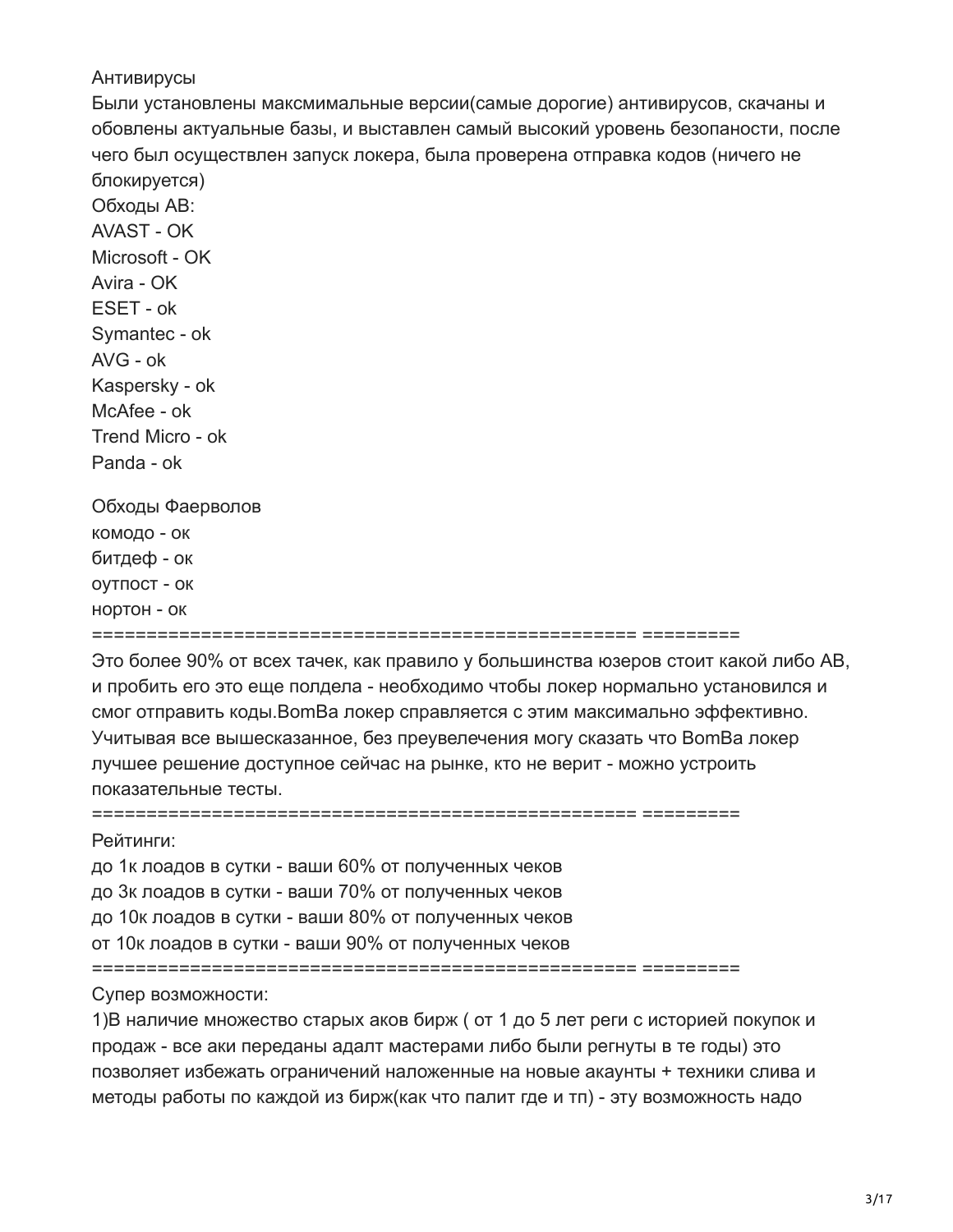спрашивать у сапорта - он передаст запрос админу(имеет смысл подавать заявку если у вас есть большой опыт работы и не надо особо ничему обучать - только грамотно направить) все условия обговриваются при личном общении.

2) Возможно выдача системы по скрытию трафика от любой адалт биржи(все через наш сервер), можно сливать даже с трафикхолдера хоть и коверт оттуда никакой.все сугубо индивидуально - обговаривается через админа сервиса - контакт брать у сапорта.

3) Выдаем связку - не всем, а только трудолюбивым адвертам.( кол-во трафа и ваше адекватность - главные факторы)

Контакты сапорта - [\[email protected\]](http://malware.dontneedcoffee.com/cdn-cgi/l/email-protection) [\[email protected\]](http://malware.dontneedcoffee.com/cdn-cgi/l/email-protection) http://bomba .asia

------------------------------------------

Translated by [@Malwageddon](https://twitter.com/Malwageddon) (Thanks !!) :

------------------------------------------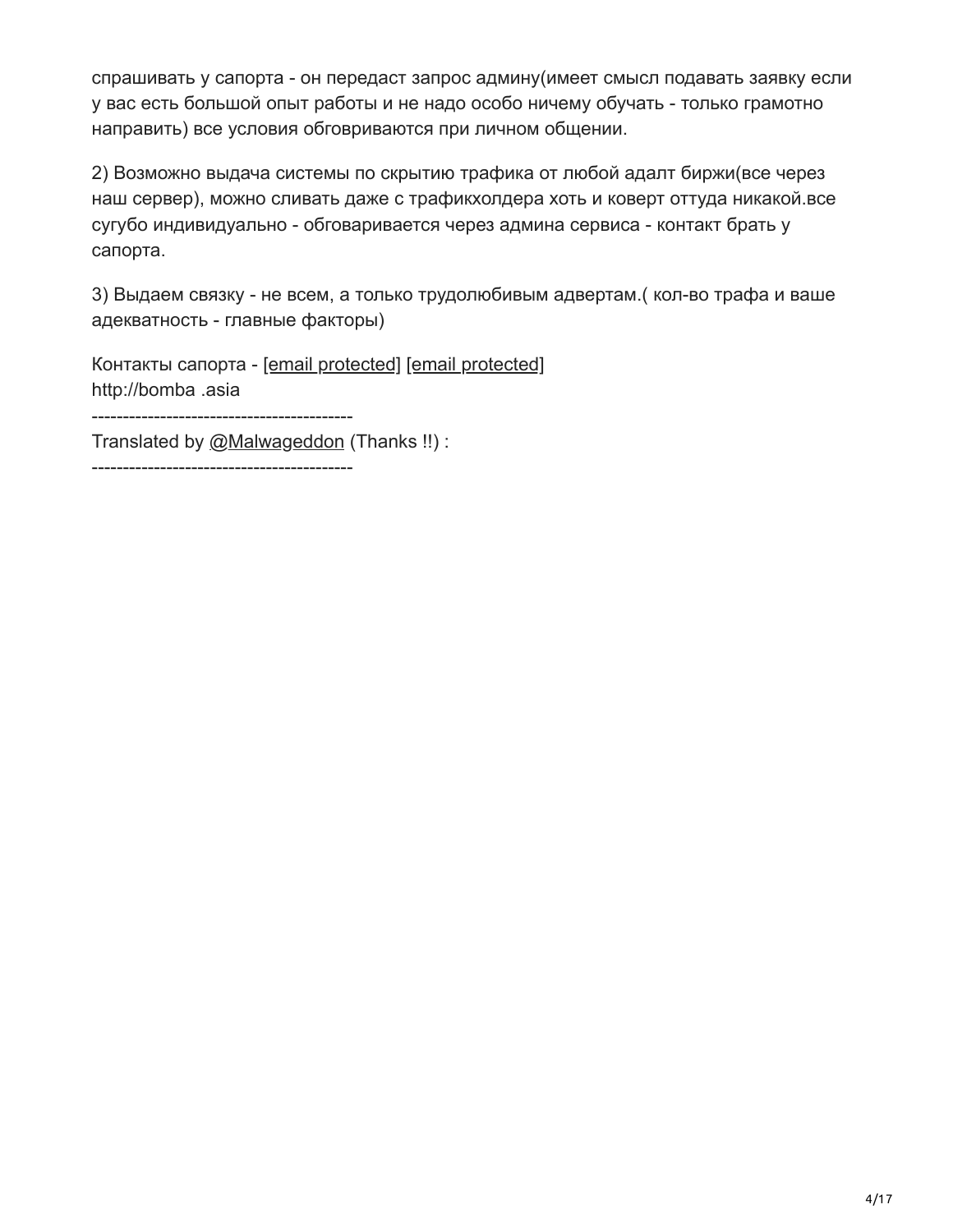LOCKER BomBa: Best service - maximum earnings

================================================== =========

Due to Lockers market being dull at the moment, we are glad to present you - Bomba Locker. Our goal is to have long term relationship partners to share the earnings with. We offer active help to adverts and flexible support. We are always open to a dialog on new ideas. We're looking to partner with 10-20 adverts at the moment and after that any further partnership discussions will only be done privately.

Some of the key features: +++ UAC bypass - works on Vista through to Windows 7, 0-day +++ loading the locker from the memory(not using the disk), 0-day +++ dynamic HDD miniport driver replacement +++ HDD sector level data hiding/replacent +++ process injection, the locker is using variety of method to attach itself to the system - from simple to most sofisticated ones. Almost impossible to delete (even AV vendors recommend reformating the disk and reinstalling OS if infected with our locker - of course it's not a desirable solution for many people, so we use it in our advantage) +++ bot-server communications are protected/encrypted(test IP hasn't been blacklisted even after testing with 50K+ bots). Not using any standard schemes to send codes to the panel(our own 'Know How'). Normally, it takes upto 7 days for bots to send in a valid code, but we've seen cases where 20 days later bots were sending valid codes after many invalid entering attempts. +++ using tricky locker deployment method - not just simply starting it up immediately(in this way your servers will stay 'clean' longer) - Useful features: Amazing lendings stress tested with different type of traffic. Constant upgrades to faclitate any new trends to maximize the earnings. - EXE file size (not compressed): 70 Kb - Written in: C++/ASM - Works on the following OS': All Windows starting from 98 to Windows 7(the locker was tested on all possible versions - 'core' and upto 'pro' editions including x32 and x64 versions) - Callback - 80% ================================================== ========= Countries supported by the locker: US|DE|IR|CH|ES|AT|BE|FR|PL|DK|PT|CA|IT|NL|RO|SE|UK |TR|RO|LV ( 20 in total) ================================================== ========= AntiVirus products Tested with the latest versions of AntiVirus software - all patched and updated. The locker was launched with AV software set to the maximum security level. Tested sending the codes to the panel - nothing is being blocked. AV evasion: AVAST - OK Microsoft - OK Avira - OK ESET - ok Symantec - ok AVG - ok Kaspersky - ok McAfee - ok Trend Micro - ok Panda - ok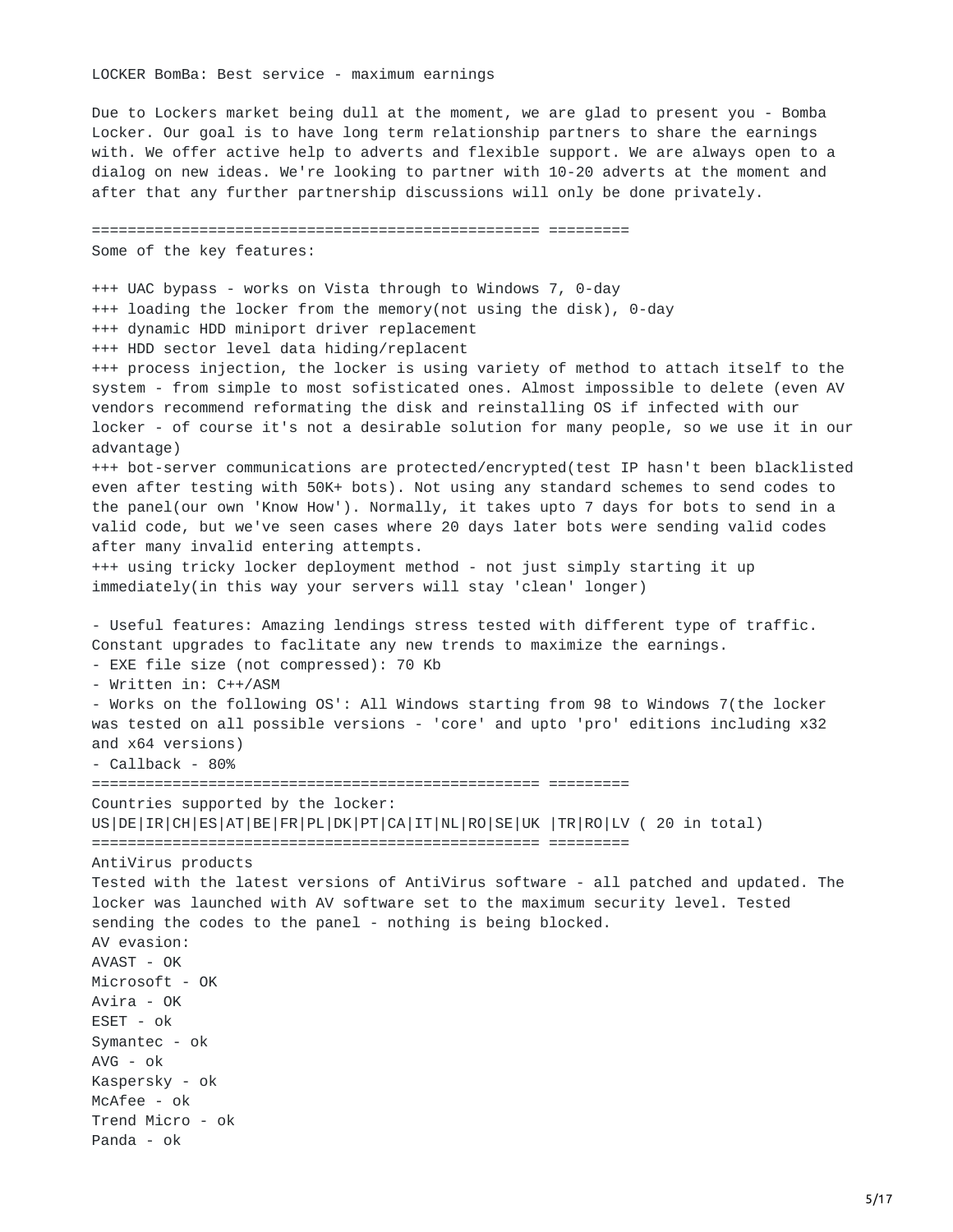Firewall evasion: Comodo - ок BitDefender - ок Outpost - ок Norton - ок ================================================== ========= In more than 90% of the cases, users have some AV software installed and to evade it is only half of the work - the locker has to be properly installed and verified to be able to send the codes. Bomba Locker handles it quite effectivelly. Taking all of the above into concideration and without any exaggeration I can assure you that Bomba Locker is the best product currently available on the market. Product demonstration can be arranged if any further prove is required. ================================================== ========= Rates: upto 1K loads in a day - you get 60% from the earnings upto 3K loads in a day - you get 70% from the earnings upto 10K loads in a day - you get 80% from the earnings from 10K loads in a day - you get 90% from the earnings ================================================== ========= Super features:

1)We have many old stock accounts (from 1 to 5 years registration and trade history all accounts have either been handed over to us by 'veterans' or registered back than) - it allows us to avoid any limits applied on the newly opened accounts. Also, we have timeprooved methods of fund withdrawal specific to each stock - this feature can be requested from the admin through our support(only submit the requests if you have previously worked in this area and do not require any training). All details and conditions are discussed individually in private.

2)We can provide adult traffic hiding systems(through our server only). We can pull traffic from traffic holders even though the convert rate is quite low there. Any specific individual requests can be addressed to service administrator - contact details can be requested from support.

3) We can supply EK - available for most productive adverts only(traffic volumes and being adequate - are deciding factors here).

Support - [email [protected\]](http://malware.dontneedcoffee.com/cdn-cgi/l/email-protection) [email protected] http://bomba .asia

------------------------------------------

As you can see there is also a web site associated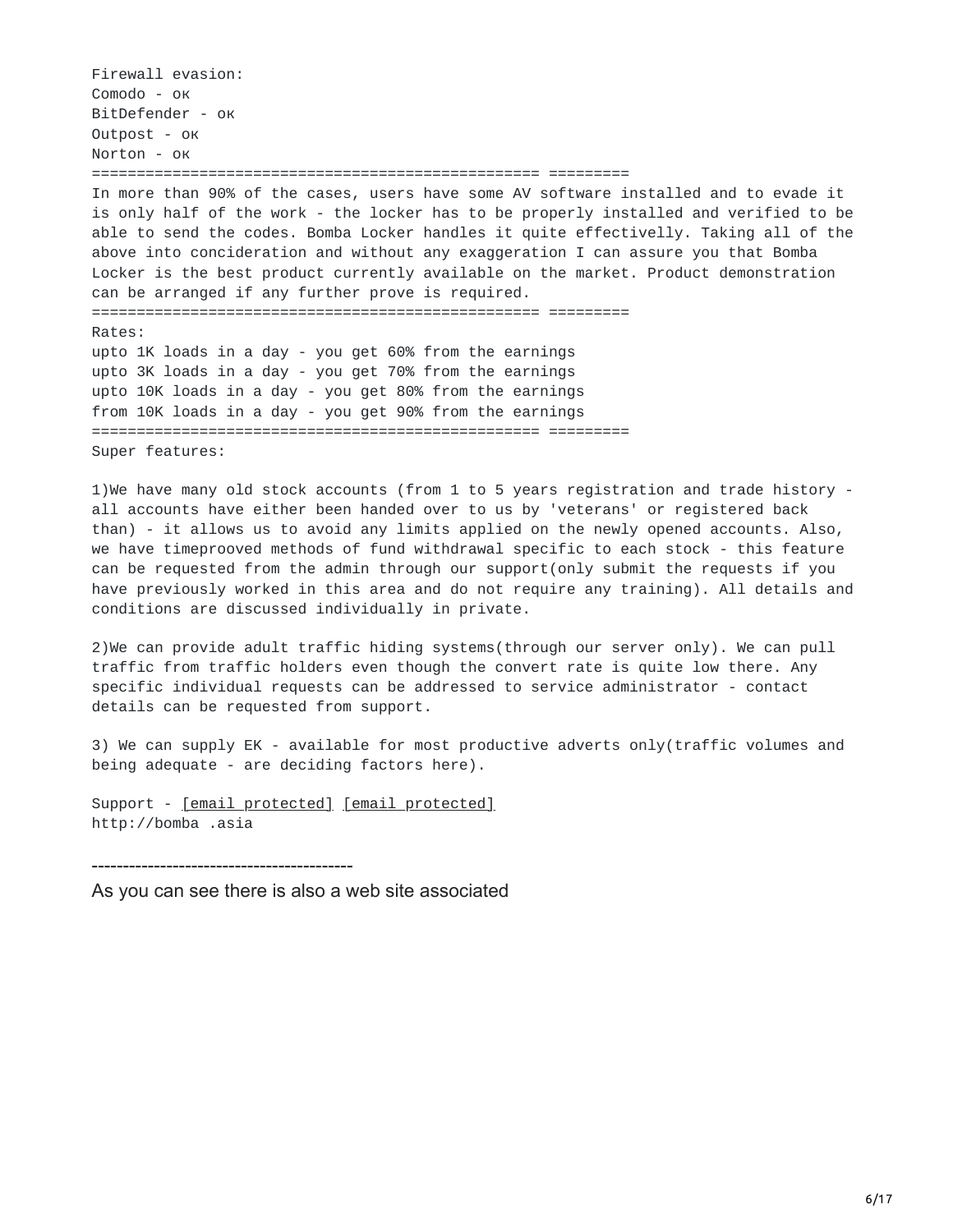

Website promoting Locker Bomba

It took few hours to spot something new and that could be related. Pushed in a rented blackhole :

199.180.114.213 namesrootslist .net - Landing : /building/aim-circuit-proposing.php I fond that sample : 31efd51e5c31ea38a30ebd9d005575beThe User-Agent and C&C call were familliar :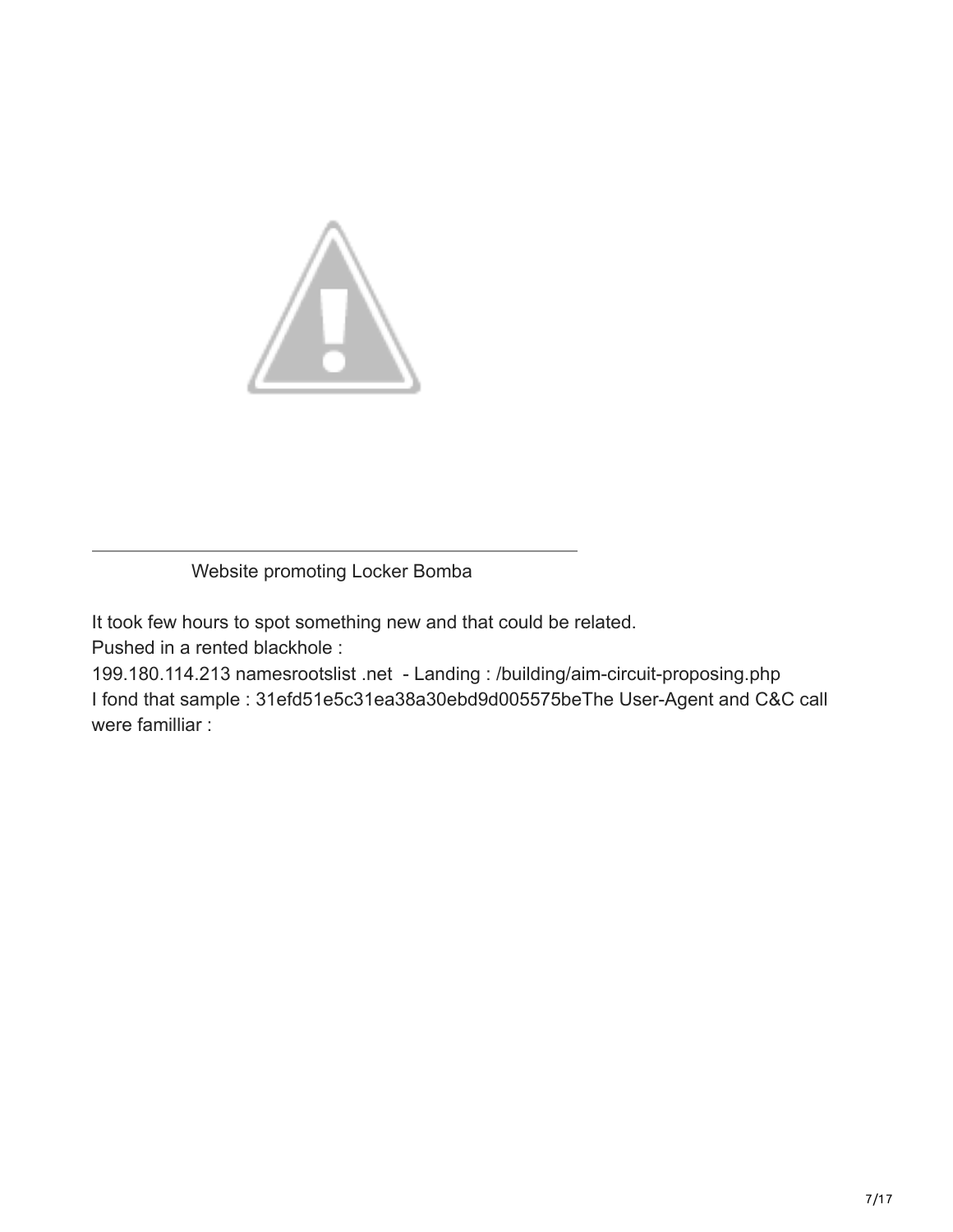

User-Agent and C&C Call Lyposit-ish

Like [Lucky Locker](https://malware.dontneedcoffee.com/2012/11/inside-view-of-lyposit-aka-for-its.html) (which is [Lyposit](https://www.botnets.fr/index.php/Lyposit) v0.1 and [Adneukine](https://www.botnets.fr/index.php/Adneukine) - v0.2) ...but no lock screen (!?). So I wait...wait (> 10 min) till i got :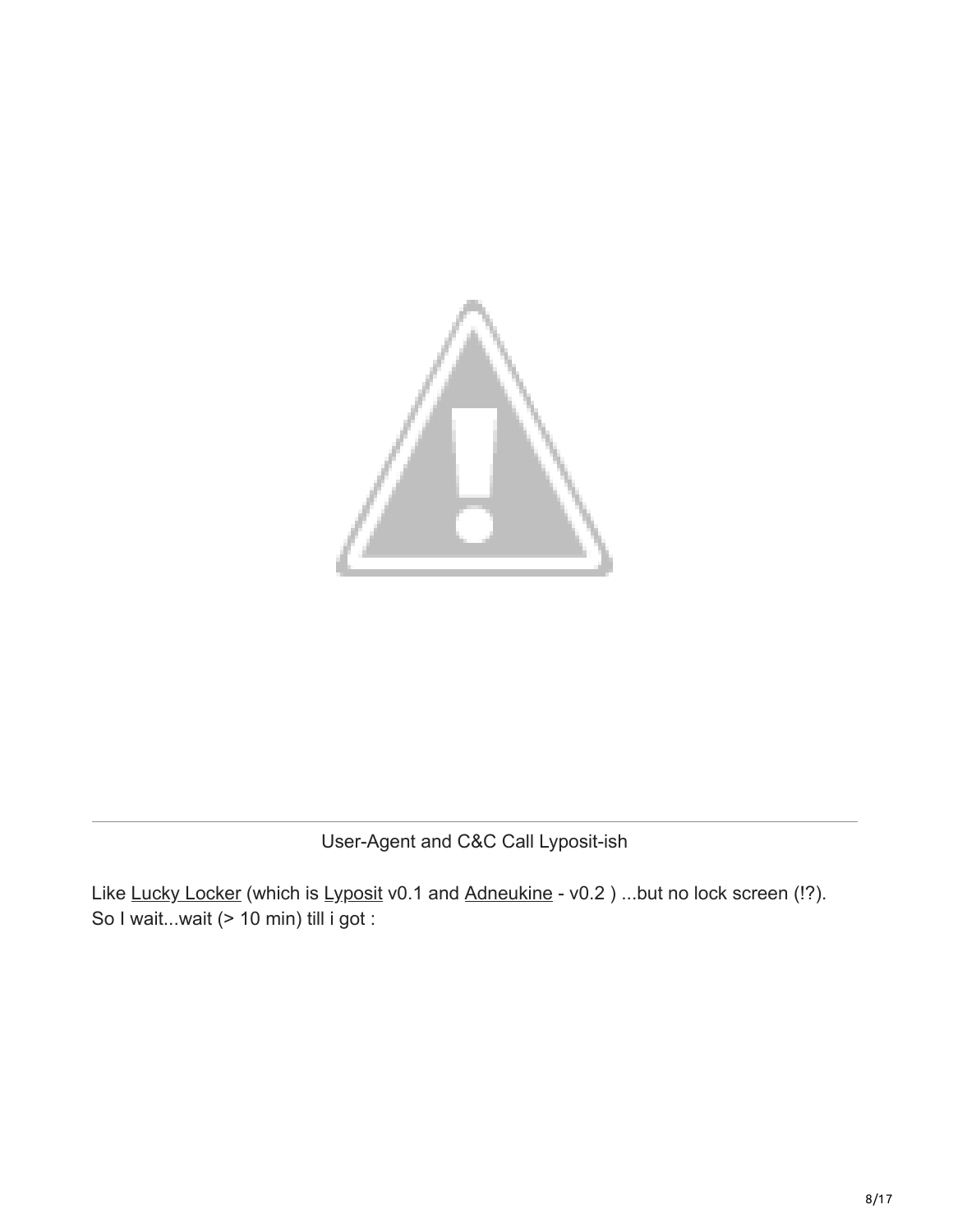

German Design for Bomba Locker / Lyposit (which is the same as Nymaim based on Urausy...itself inspired by Reveton June 2012)

Here are all other available looks like the German design except the US one.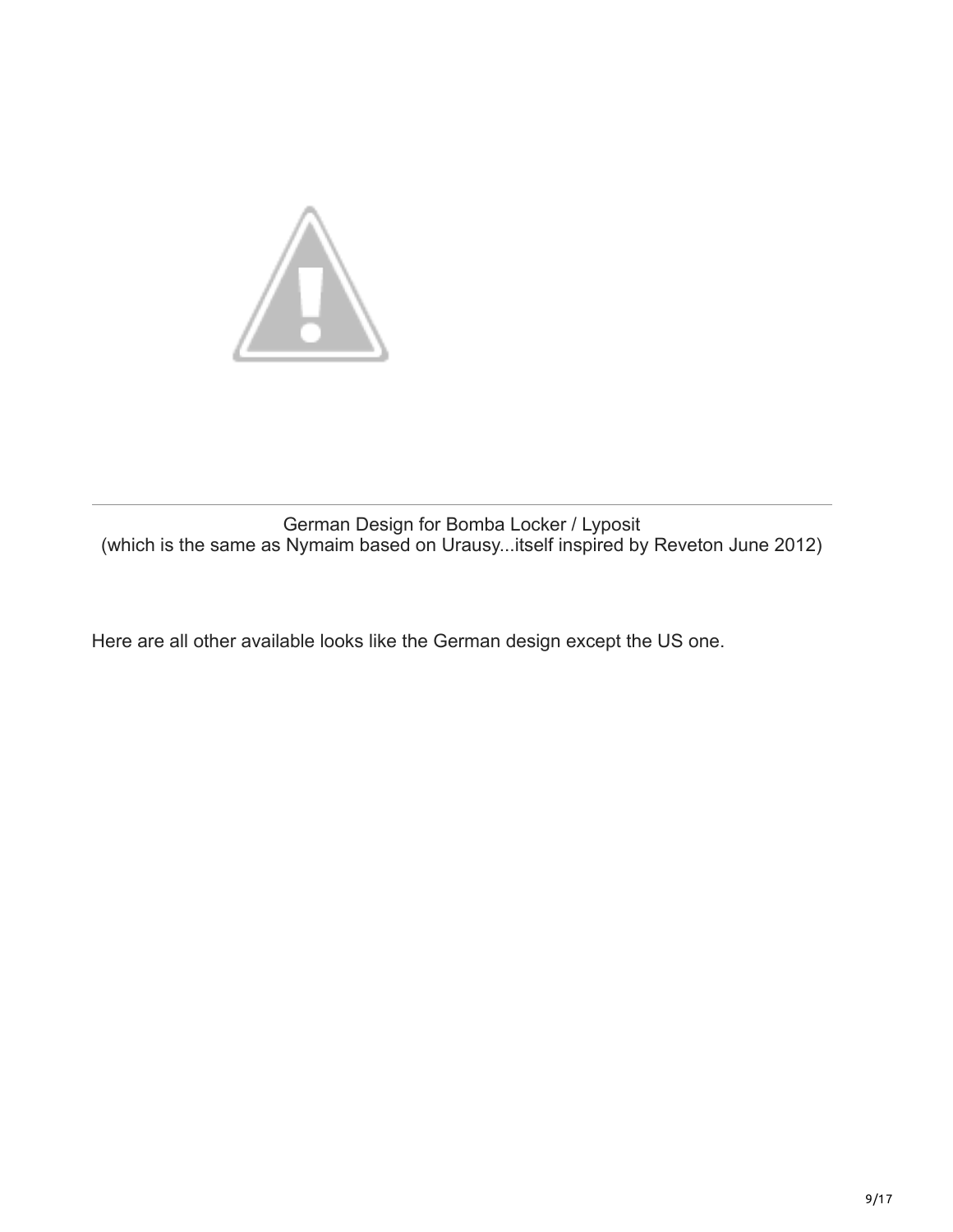

All known Bomba Locker/Lyposit Design as of may 2013

TR = US Design

IR (read IE :D) like BE, CH, PL and DK show Blank screen like that :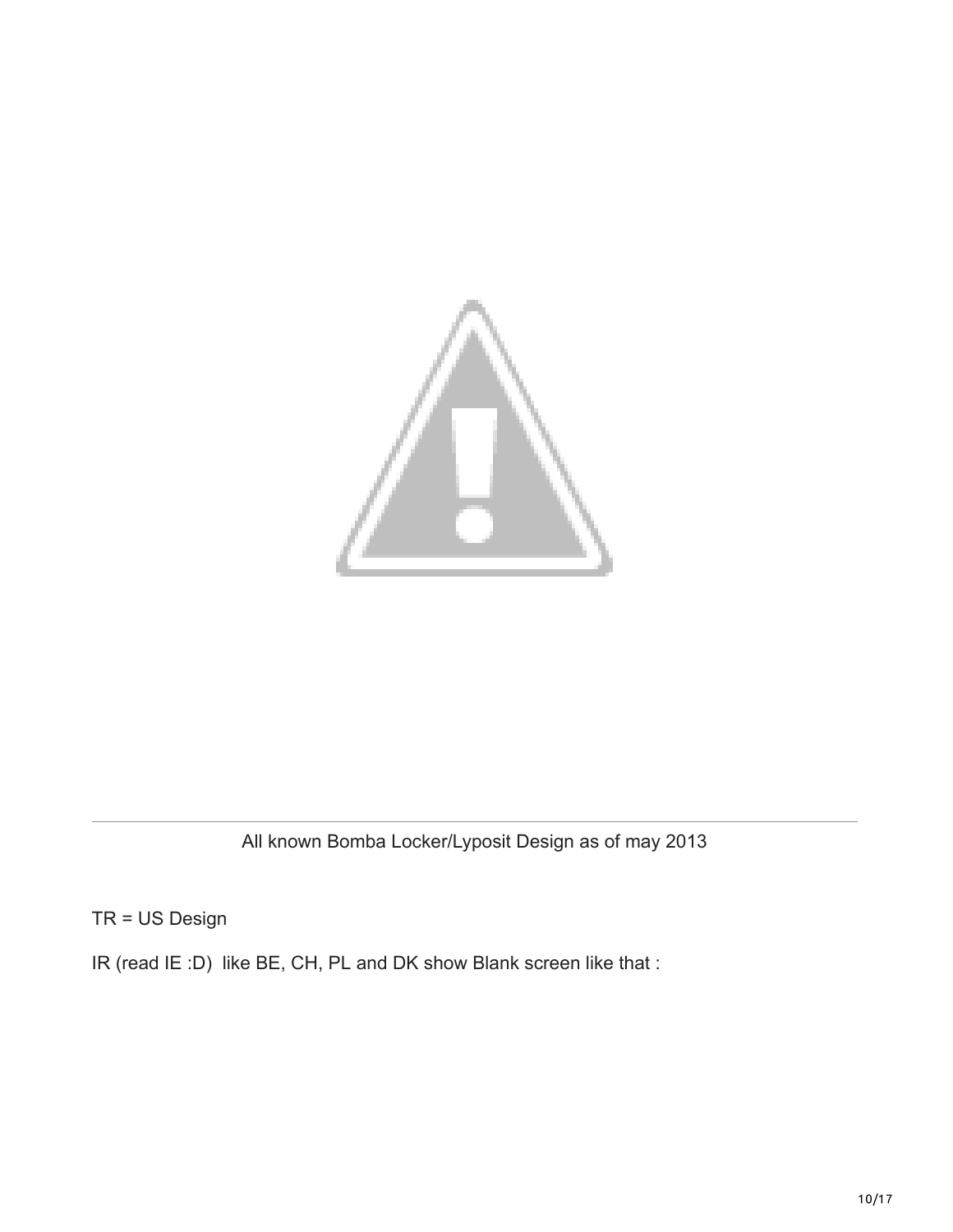

## IE (!=IR) CH, BE, PL DK design... sic

The US Design is like :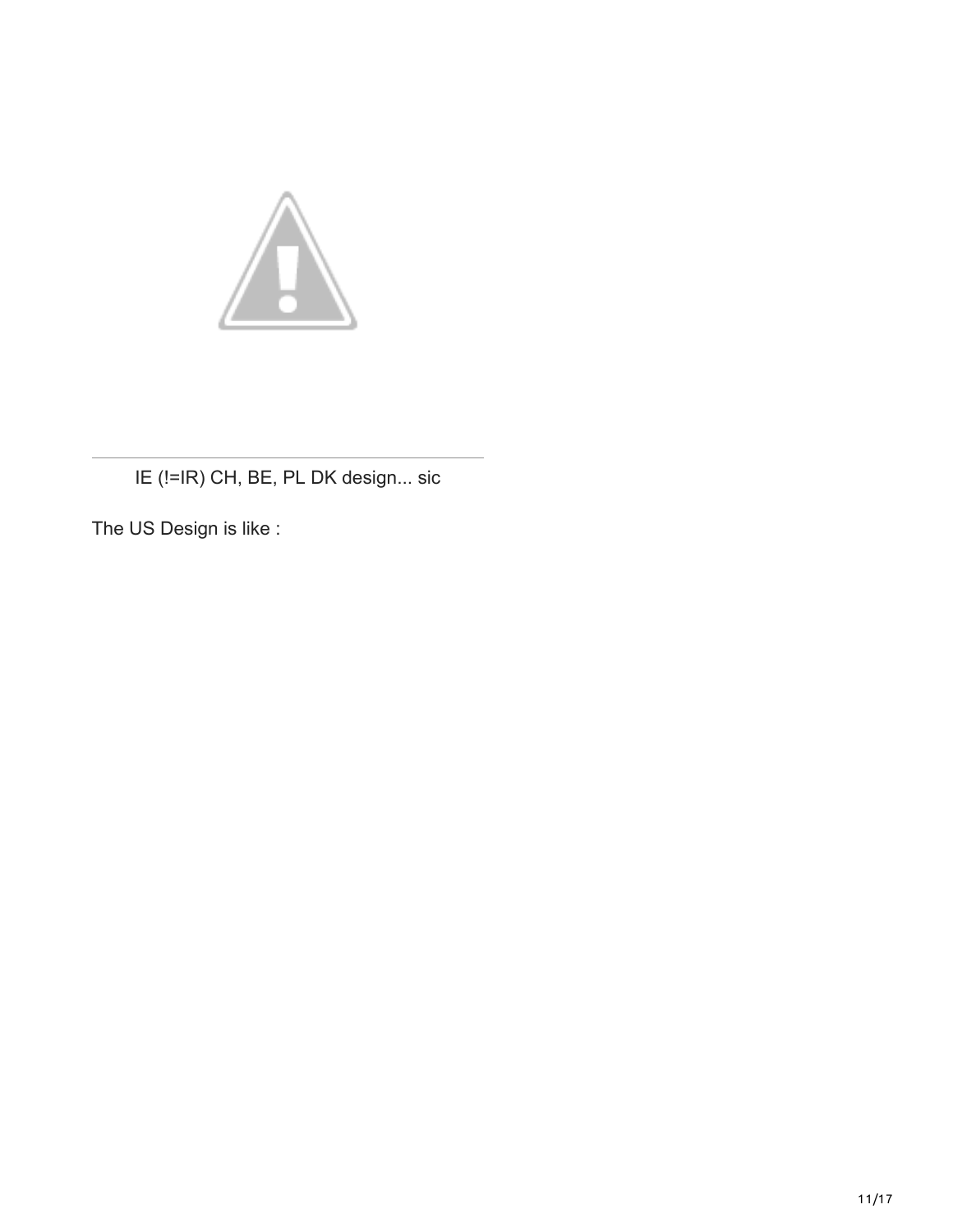

Bomba Locker/Lyposit US Design

This design has already been seen in [Uremtoo](http://botnets.fr/index.php/uremtoo) (Urausy variant) in February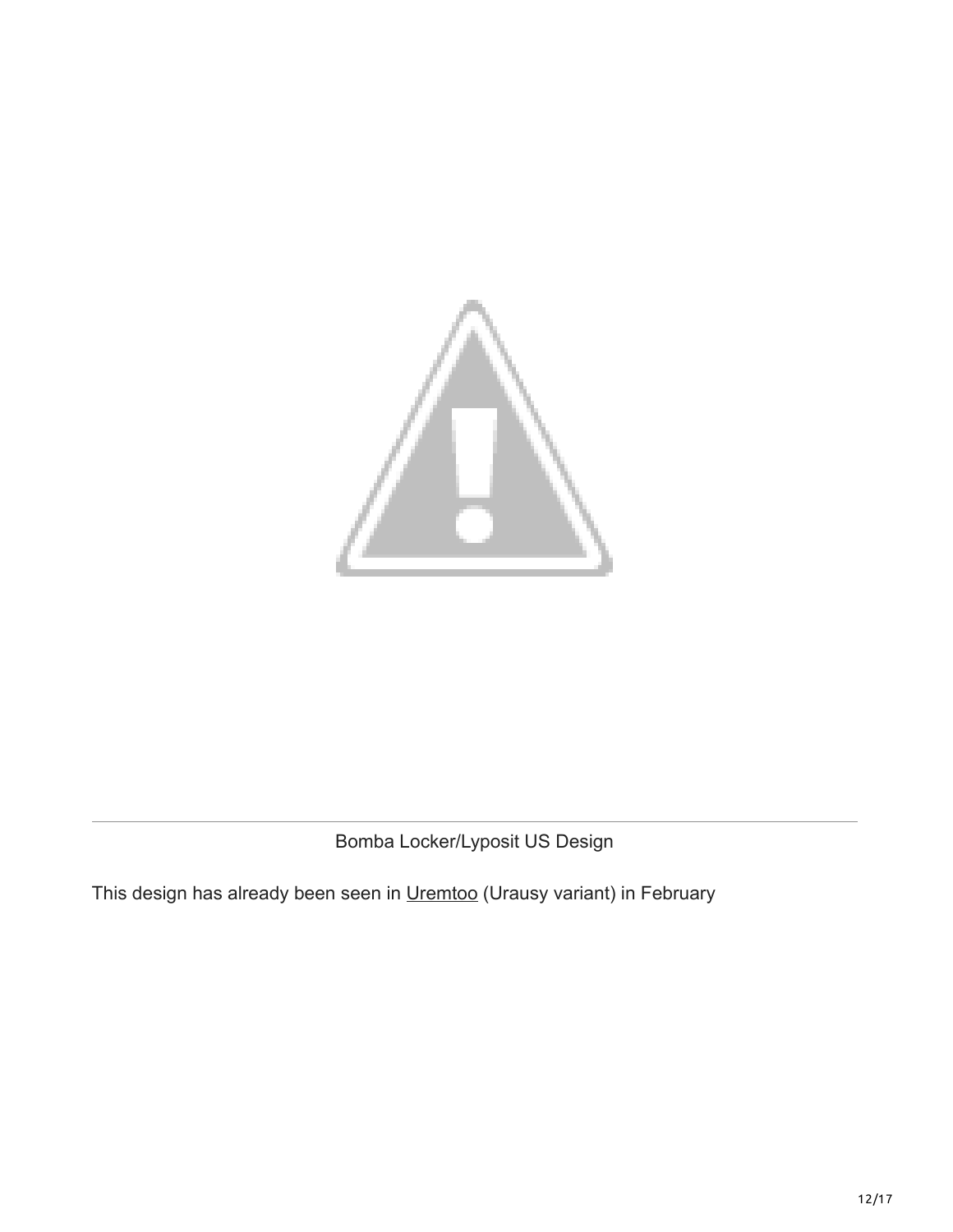

and in [Nymaim](https://www.botnets.fr/index.php/Nymaim) (but is a little more evolved there)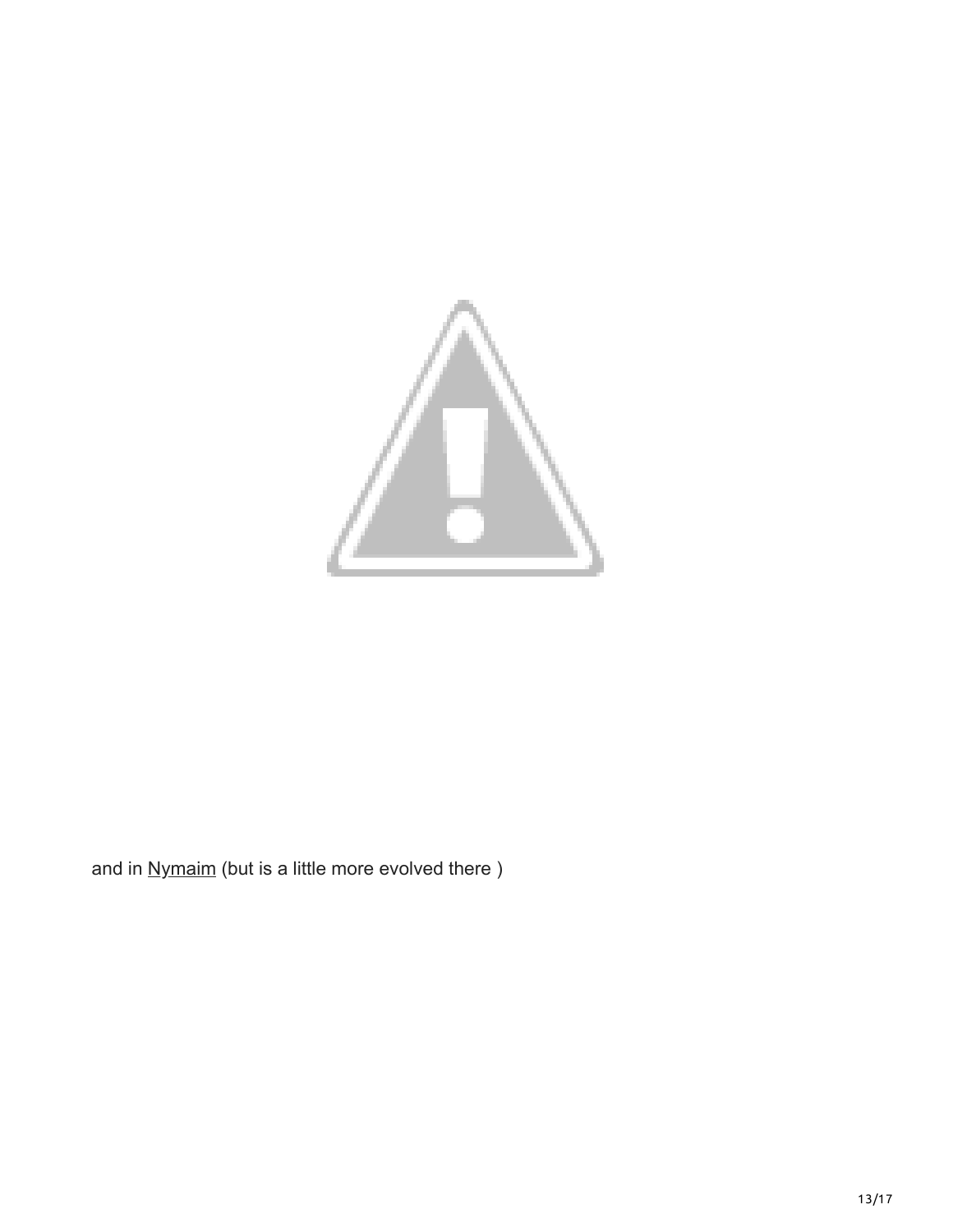

Nymaim US design

*Out of topic:*

*I did not wrote about [Nymaim](https://www.botnets.fr/index.php/Nymaim) for now but it's related to the [/Home/ BHEK](https://malware.dontneedcoffee.com/2012/09/ULockerAS36444BHEK.html) (which evolved to [q.php BH EK which was behind the LA Times infection and is getting traffic via Darkleech](https://malwaremustdie.blogspot.fr/2013/03/the-evil-came-back-darkleechs-apache.html) apache Module)*

That C&C is pushing junk instead of 404 the same way Lucky Locker C&C was...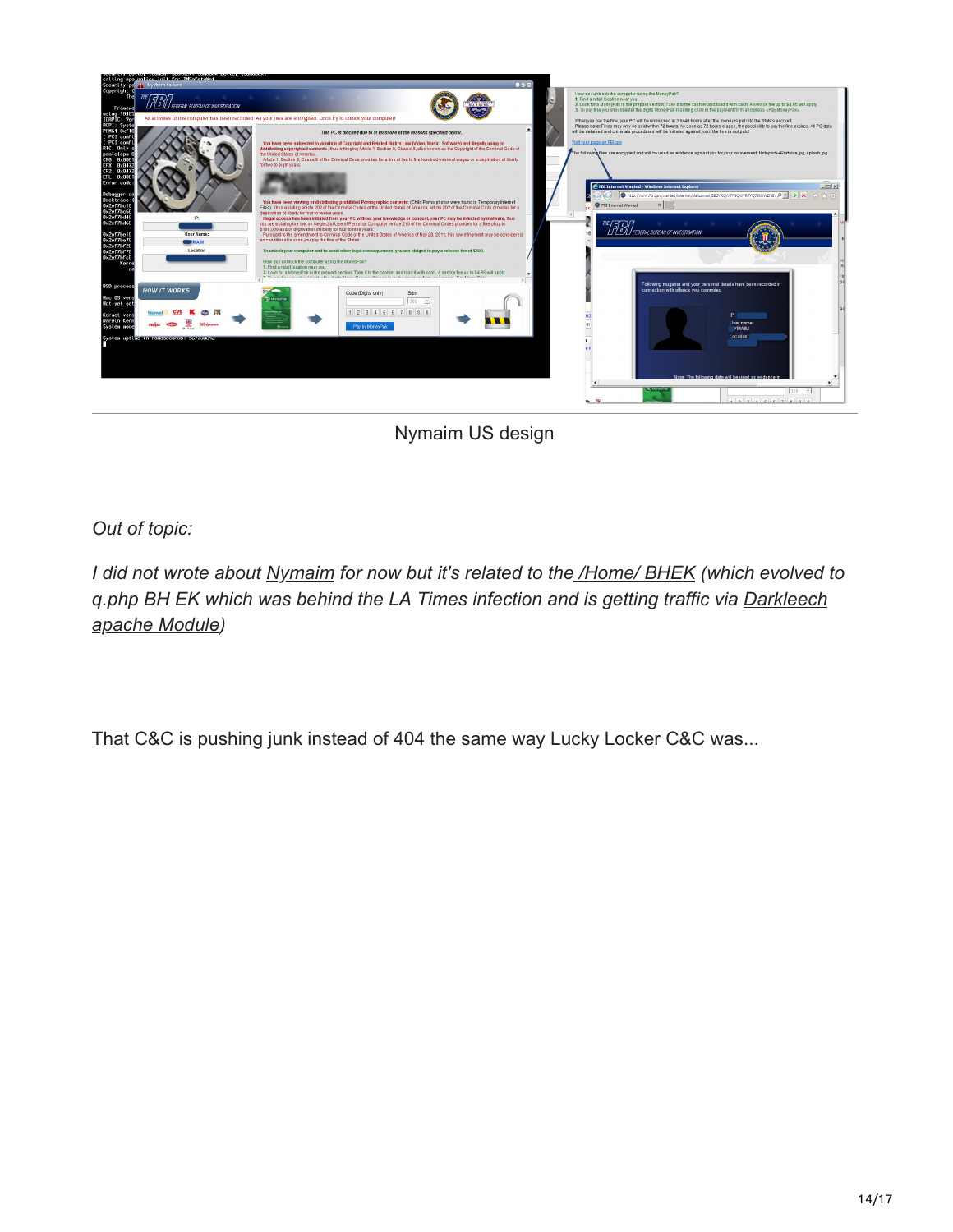

Trash Data instead of 404

And here is the piece of code behind that on previous version of Lyposit :



C&C Side code used to push trash

As the Advert for Lucky Locker is not available anymore it seems we had here a good candidate for this "new" locker.

And..tada! I've find a way to get a screenshot of the Admin Panel for Bomba Locker :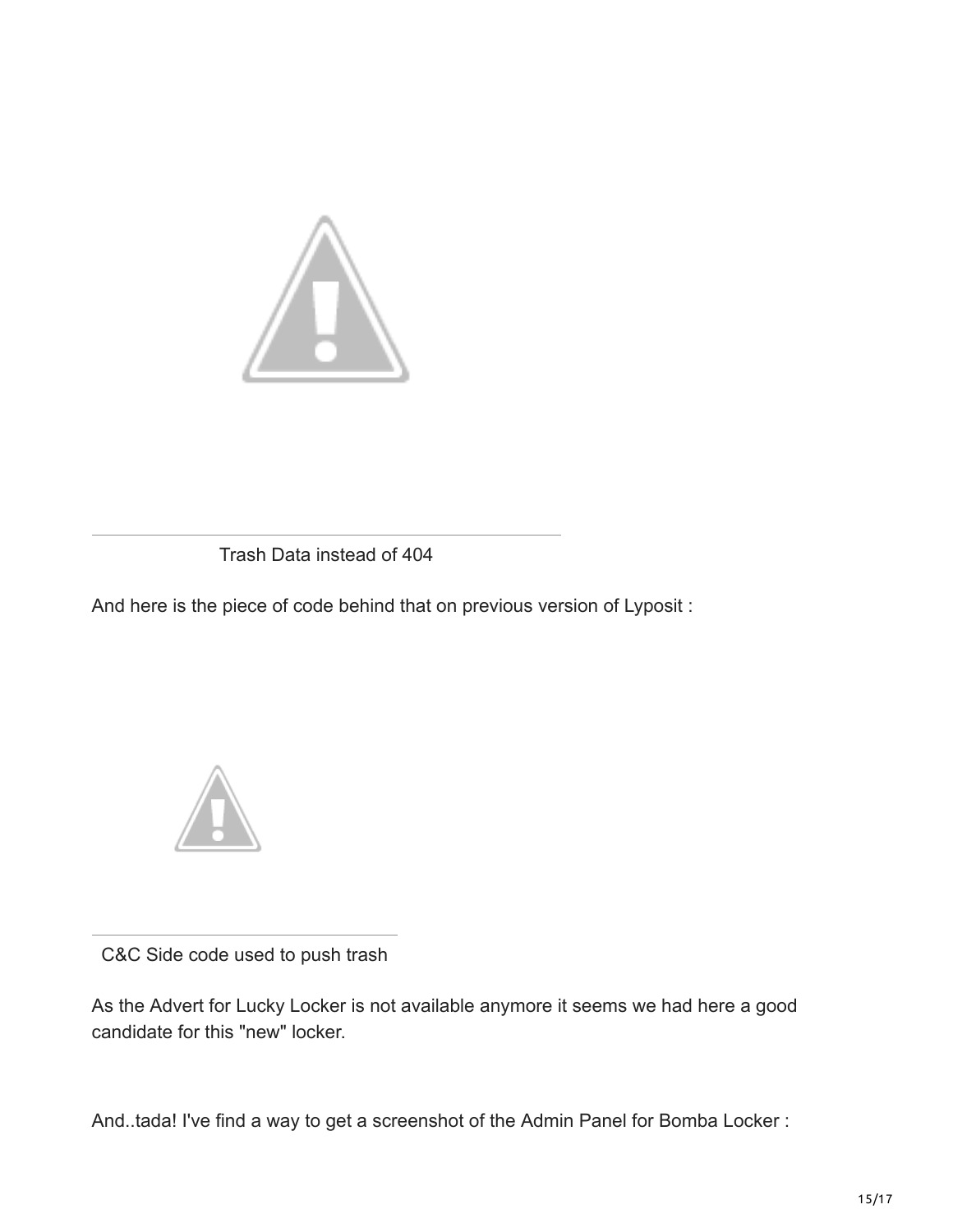

Bomba Locker Panel (same as Lucky Locker but v0.6) IP is not blurred -> QED

And as a conclusion for those wondering what is the 0day UAC bypass on Windows 7